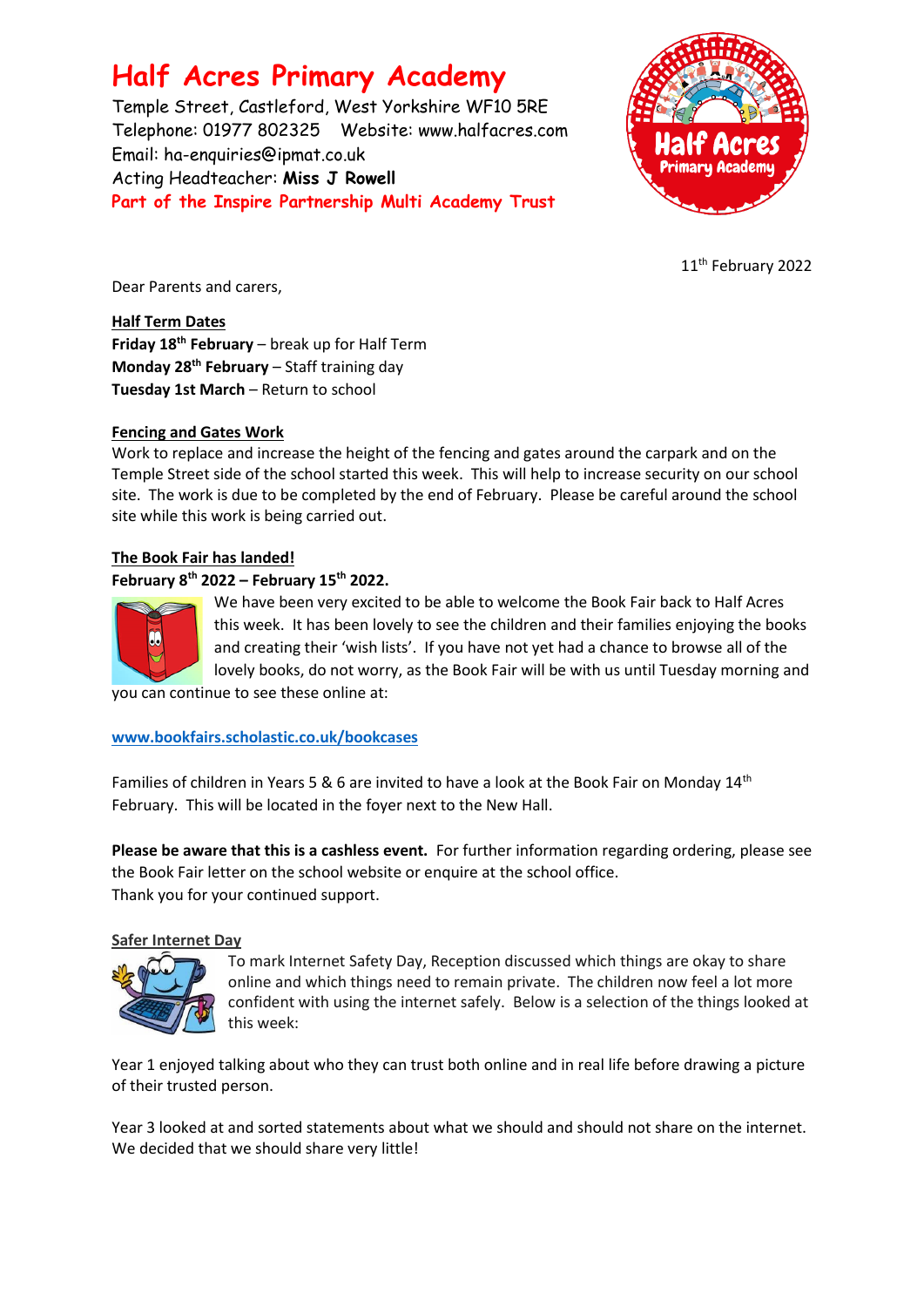Year 6 had a lively debate on age restrictions around social media and shared their views on the impact of social media on their mental health.

#### **Children's Mental Health Week**

This week, the school have taken part in Children's Mental Health Week. This year's theme was 'Growing Together' which linked in well with our Value of the Moment – Resilience! Read on to see some of the activities some of the classes took part in:



Nursery read a story "What I Like About Me", using emotion puppets. The children talked about what they are good at and what they couldn't do YET, but will do one day. Okith said, "I like my ears, I can hear." Xavier shared, "I will drive a car one day."

Reception spent time discussing what we need to help our minds grow and be healthy. All of the ideas were added to a collective class tree.

Year 1 discussed the importance of talking about how they are feeling and then created a positivity tree (*photo on left*) in order to help them grow their positive thoughts.

Year 3 learned the power of a small word… YET! It changes how we

think. "I can't do that YET, but I can practice." "I don't know that YET, but I can learn it."

Year 6 created a class display of fixed mindset quotes and growth mindset qualities to support them on the road towards SATs. The children also explored mental health themes using short movies, discussing their interpretation of emotions and feelings and how to express these healthily.

#### **Meet the Archaeologist**

Year 4 had a surprise visit from an amateur archaeologist this week (she looked a lot like Mrs Mason, sssh!) She told the class all about Castleford's Roman bath-house. The children were interested to learn about their local history.

#### **Gardening Equipment**



We would like to say a huge thankyou to all of our families who have donated gardening equipment to school. We are overwhelmed by your generosity and appreciate your kindness. The children in Early Years have already made a start planting and are very excited to see what grows. Keep an eye out on our Twitter page for more gardening updates!

#### **PE Kit**

Thank you for sending your child in the correct PE kit:

- plain white T Shirt
- plain Navy / black Shorts
- winter a dark/red sweatshirt and a pair of black leggings or jogging bottoms
- suitable pair of sturdy trainers for PE in school.

We do not permit any tops or shorts with logos or football kits.

**For safety reasons, please ensure that earrings are removed on PE days.**

#### **Picture News**

Picture News is a resource we use to provide our children with opportunities to learn from the world around us. Every other week we look at and discuss a current issue and question that is linked to the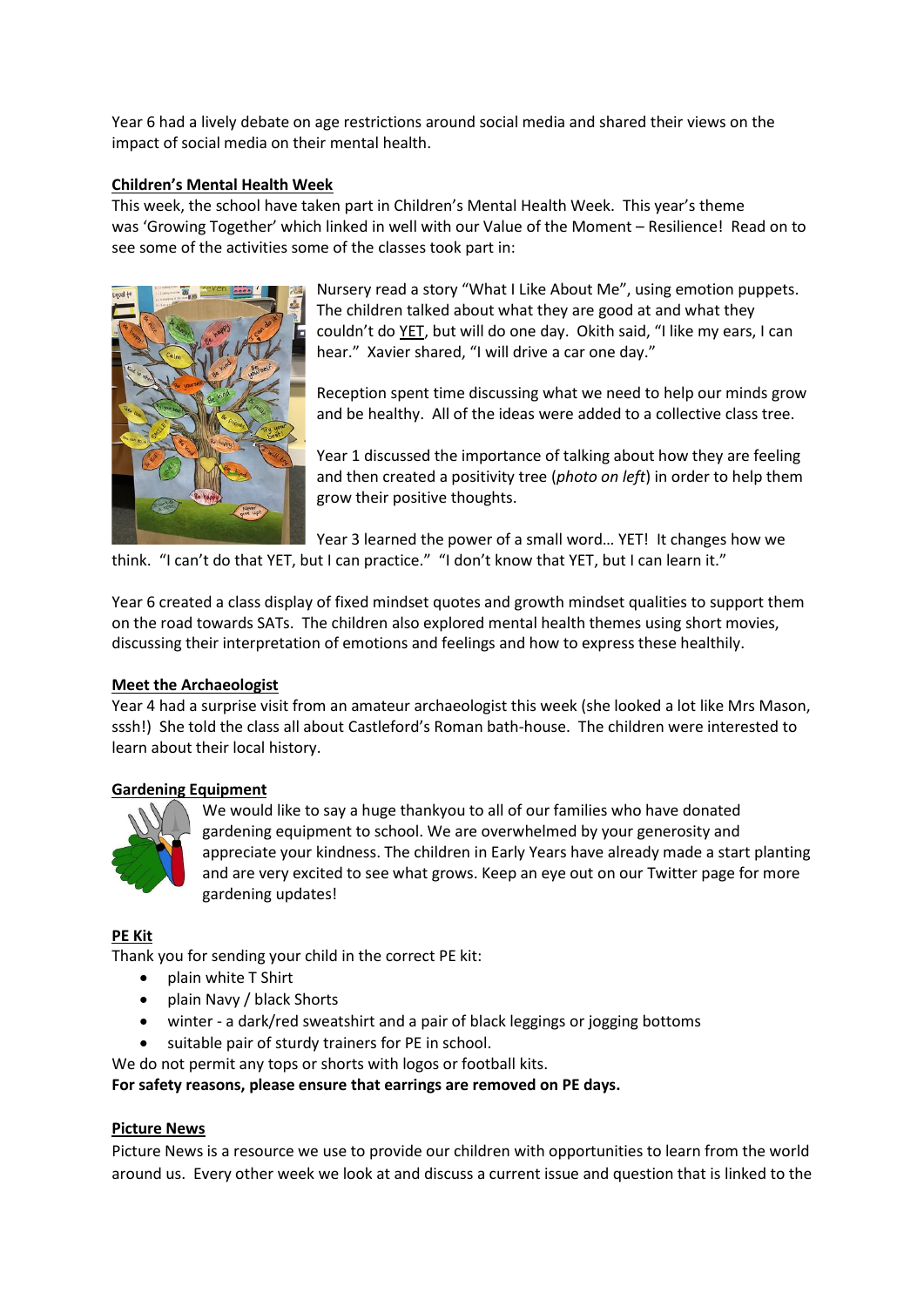news. This helps to open up the world for the children and broaden their interests so that they can make more informed decisions. This week's issue is shown on the poster below. We would encourage you to talk about this at home with the children. There are no right or wrong answers, it is an opportunity for discussion which we hope you will enjoy sharing with everyone at home.



Indonesia is planning to move its capital from Jakarta to the island of Borneo. The Indonesian President, Joko Widodo, recently announced the planned name of the new capital as 'Nusantara'. The government hopes that by moving the capital, the burden on Jakarta, a city of 10 million people, will be reduced. Jakarta is highly congested, suffers regular flooding, and is one of the fastest sinking cities in the world, due to the overextraction of groundwater.

#### **Attendance**

Attendance and punctuality are essential for your child to make the most of their learning. The children are encouraged to have 100% attendance, and aim for a minimum of 97% over the Academic year. We also expect pupils to arrive at school by 9am each morning - thank you for **your support with this.**

| Class        | % Attendance this Week |
|--------------|------------------------|
| Nursery am   | 89.09%                 |
| Nursery pm   | 86.08%                 |
| YRM          | 86.69%                 |
| YRN          | 77.33%                 |
| 1Κ           | 95.38%                 |
| 1W           | 99.26%                 |
| 2C           | 97.54%                 |
| 2S           | 99.24%                 |
| 3AB          | 98.97%                 |
| 3M           | 95.00%                 |
| 4Mc          | 93.33%                 |
| 5BW          | 94.41%                 |
| 5R           | 91.07%                 |
| 60           | 95.97%                 |
| Whole School | 93.49%                 |

We are pleased to share the weekly attendance for each class:

Four classes have achieved our target percentage of 97% this week – well done! Congratulations to Class 1W  $\frac{1}{2}$  who have the highest percentage this week and to Class 2S who were just 0.02% behind.